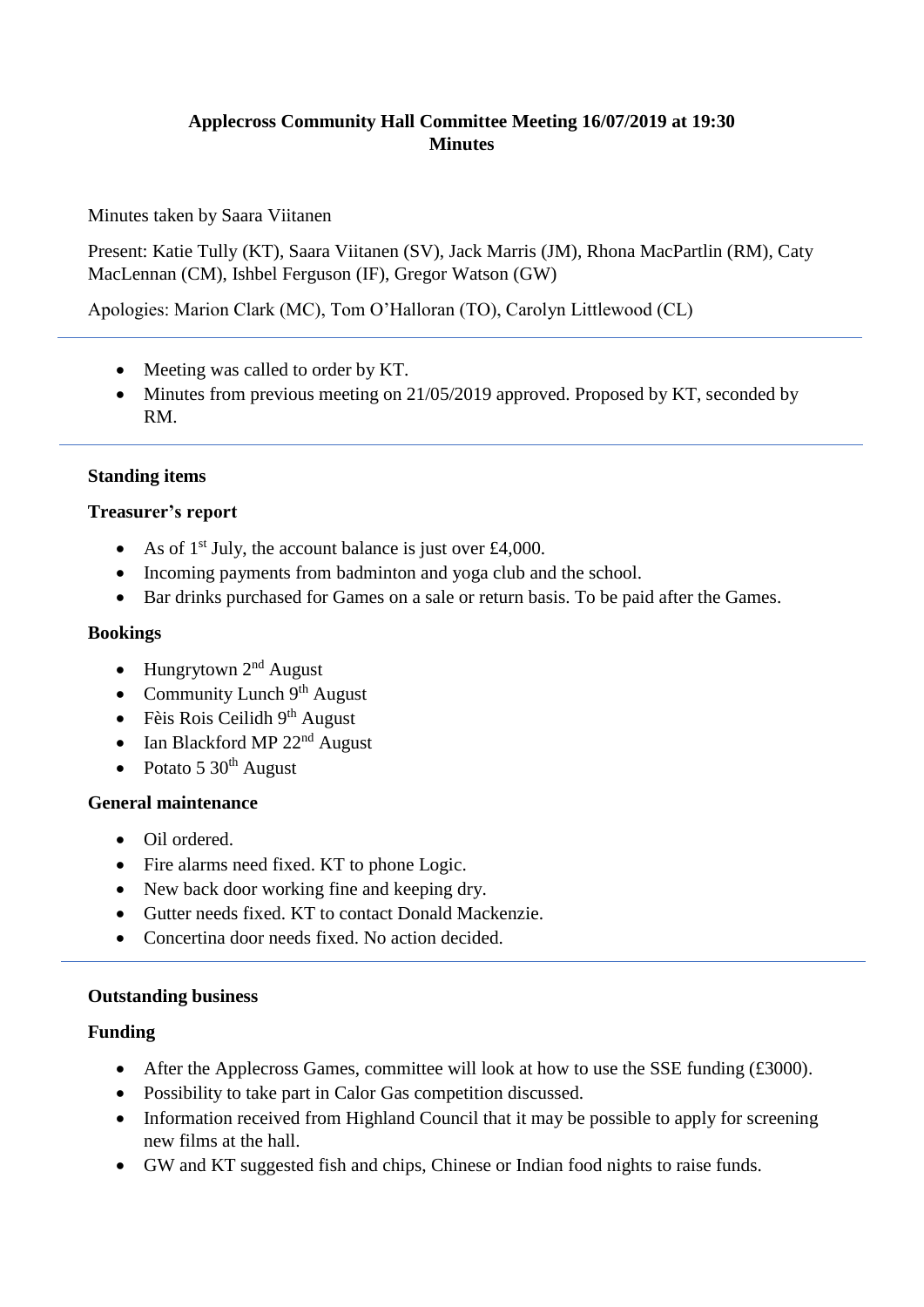### **Rental rules and prices**

• To be discussed in next meetings.

# **Website**

• To be discussed in next meetings.

# **Applecross Highland Games**

- Occasional licence has gone through and drinks service will take place at 1-5pm and 10pm-1am. There will be separate queues for purchasing different drinks.
- Discussed protocol for those under the age of 18. ID checks at bar, KT to advertise that IDs are needed from young customers.
- Discussed possibility for drink tokens for next year's Games.

### **New business**

### **Spring clean**

- Showers have been cleared and ready for use for hall users. New shower curtain needed.
- Bar cleared by GW.

### **Sound improvements**

• How to use funds raised to be discussed in next meetings.

### **New notice board**

• RM suggested purchasing a new magnetic board for the notice board. KT to look into this.

### **Hall sign**

• Location of sign is unclear. CM and KT to look into this.

### **Sack barrows to move chairs**

• Committee agreed sack barrows would be useful. Unclear if the hall has one. To be discussed in next meetings.

### **AOCB**

- MC has expressed she would like to leave the hall committee. Committee to wait for an official notice.
- Invitation for new committee to be posted on Facebook page and website.
- KT suggested key code door locks for the hall doors and the possibility to leave the showers and toilets open for use against donations. Concern was expressed for chemical toilets being emptied in the hall toilets. Committee agreed to trial this in quieter months.
- GW to take basketball hoops to Hartfield House for upcycling purposes.
- Committee reimbursed SV for printer paper purchased.
- Next meeting is scheduled on 17/09/2019 at 19:30.